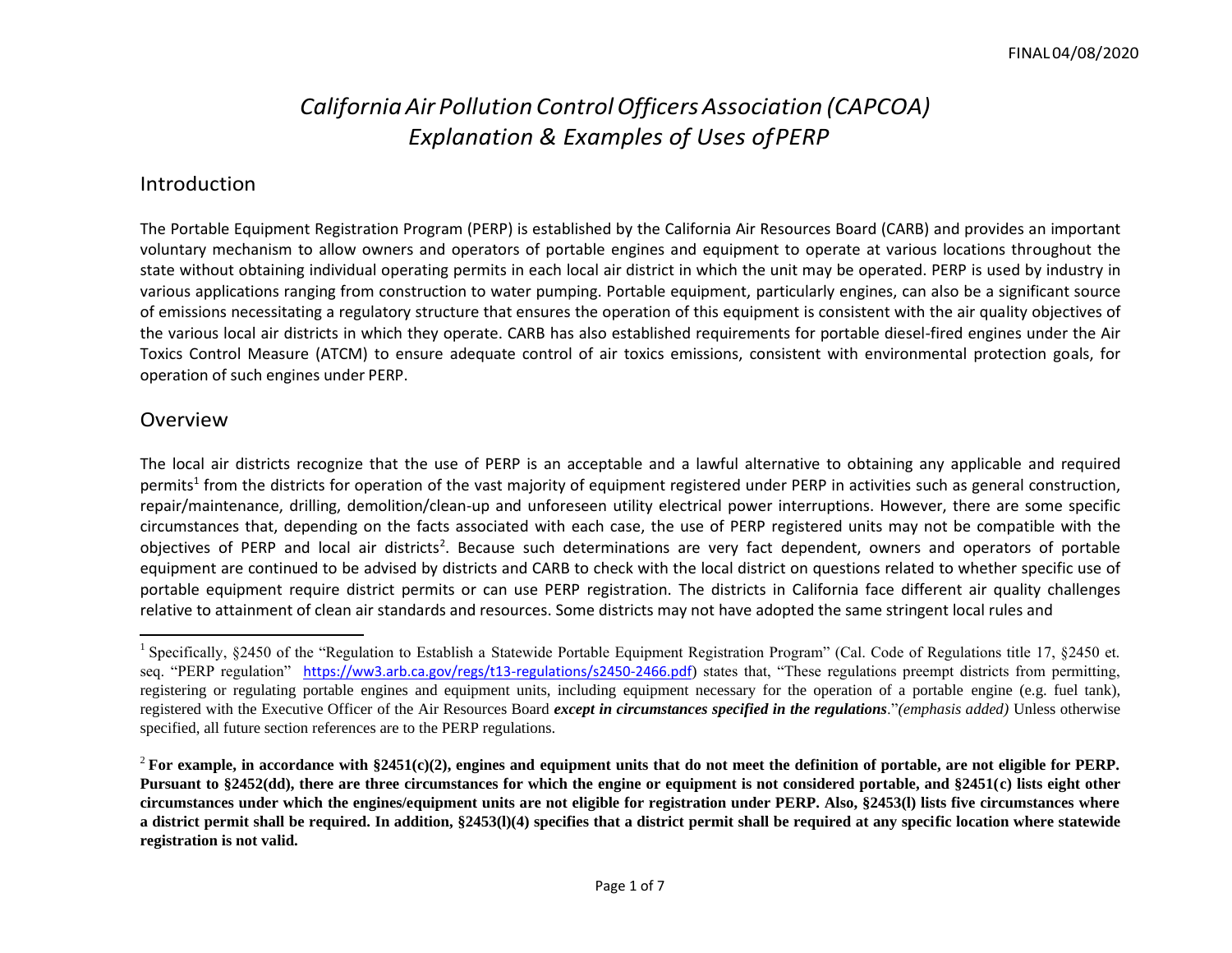regulations or enforcement of PERP as adopted by other districts with greater air quality challenges for reaching attainment. Therefore, if the use of a PERP registered portable equipment is determined to require a local district permit, the equipment will be subject to the applicable requirements and exemptions of permits and rules and regulations of the local district in which the equipment is operating.

### General Guidelines

This CAPCOA document is an explanation of general guidelines and listing of previous cases where a determination was made by one or more district(s) and generally agreed upon by CAPCOA, on whether the use of PERP registered equipment was appropriate or a local district permit was required. It, however, is not intended to be a regulatory document and/or to change the interpretation of PERP regulations or local districts' rules and regulations; nor is it intended to be an exhaustive or inclusive list of guidelines and examples of all cases where portable equipment is used. For specific cases, if one wishes to operate PERP registered engines or equipment and wishes to know whether it is or is not a valid use of PERP, it is recommended that he/she contact the local district where the PERP registered engine or equipment is intended to be operated.

In general, the following are the main considerations used by districts in determining whether engines and equipment units registered under PERP may operate under that registration, or must obtain a permit from the local district. Specifically, an important consideration is that equipment may be portable in the way it is manufactured, but due to the way it is operated it might not meet the definition of portable, or the equipment might not be eligible because it is being operated as part of a stationary source or is on site at the stationary source for too long. However, it should also be noted that if a district determines that the specific use of PERP registered engine or equipment at a particular stationary source requires a local air district permit, the PERP registration for the engine or equipment is not void and the operator can still use the PERP registration to operate the unit at another location or for an alternate use at the same facility where the stationary source is located, provided either practice is an authorized use of PERP equipment. The local air districts have developed various flexible and streamlined permitting programs which can expedite permitting of portable equipment to meet reasonable time schedules for dispatching such equipment to various locations within their jurisdiction, provided the portable equipment complies with all the applicable air quality rules and regulations in the district in which it will be operated and other state (i.e. Portable Air Toxics Control Measure) or federal requirements. Also each local air district has a different permit and New Source Review (NSR) rule requirements/exemptions, which determine the applicability and extent of the requirements associated with the PERP registered portable equipment, which based on its specific use at a site may require a local air district permit. Portable equipment owners and operators should contact each district to learn about their permit programs, requirements and options available.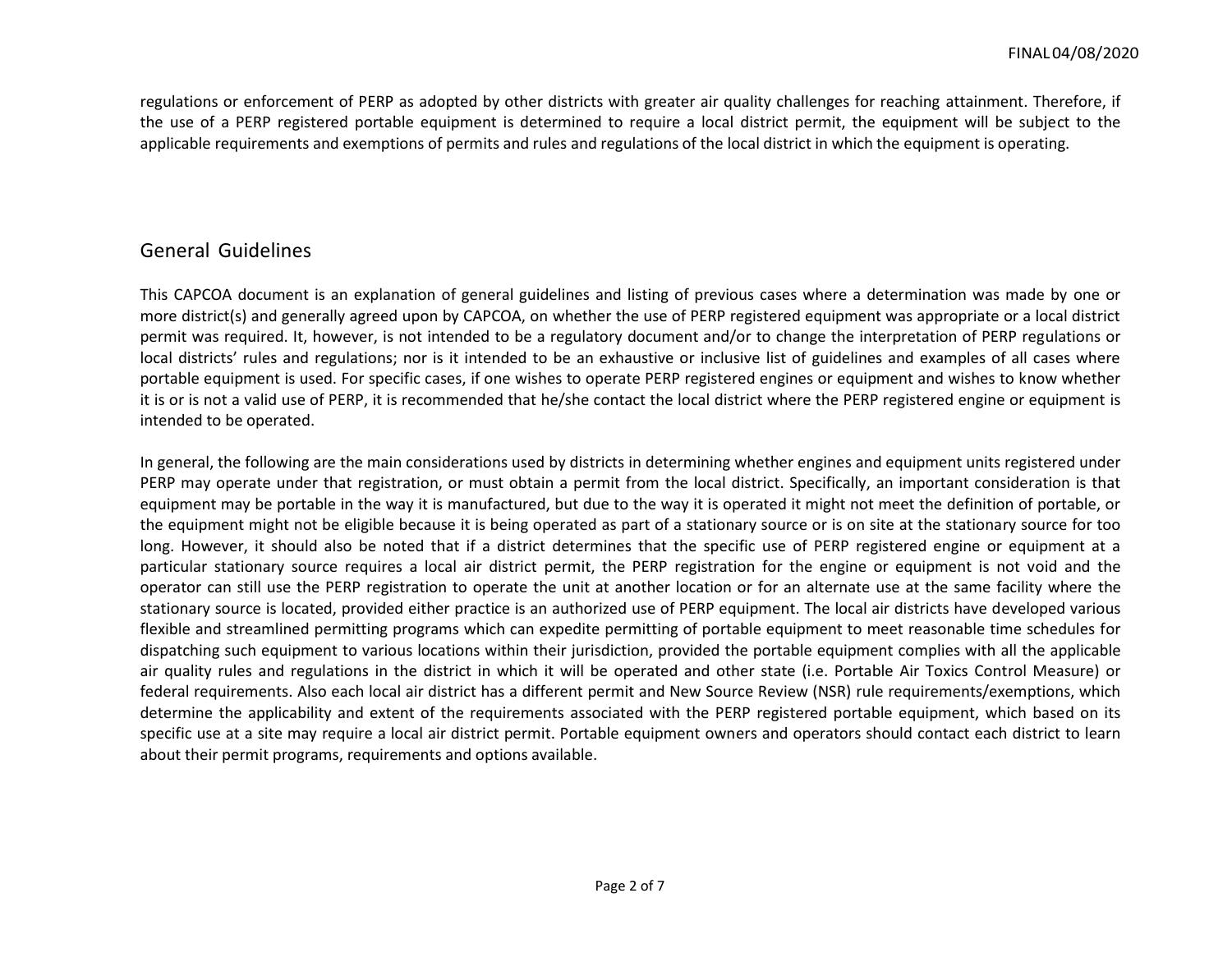## Operation of PERP Equipment at (or as) a Stationary Source

A fundamental component of PERP being a valid alternative to traditional district permitting is the requirement that the equipment not only be manufactured with indicia of portability (i.e. with wheels or on a skid), but that it actually be operated in a portable fashion and not operate as part of a stationary source or become its own stationary source.

PERP Regulations §2451(c)(3) prohibits the use of PERP as part of a stationary source permitted by a district. It is important to note that the definition of stationary source in §2452(rr) includes all pollutant emitting activities occurring "on one or more contiguous or adjacent properties," so moving it from one location to another location within a parcel does not make it a new or different separate stationary source. In addition, the definition of stationary source also specifies that the pollutant emitting activities belong to the same industrial grouping, either by virtue of falling under the same two-digit Standard Industrial Classification (SIC) code, or by being part of a common industrial process, manufacturing process, or connected process involving a common raw material.

This approach is consistent with the state and federal Clean Air Acts which require air district stationary source permits for such equipment. Districts are obligated by these state and federal laws to evaluate and address potential air quality and public health impacts, as well as other localized site-specific impacts associated with the emissions from additional engines or equipment at stationary sources which are not appropriately operated under PERP regulations, through their local permitting processes. Based on these definitions, any equipment which is an integral part of the operation of a stationary source or used to supplement or expand its operation would in general be considered 'part of' or its own stationary source. On the other hand, districts believe that there are valid uses of PERP at stationary sources, such as equipment performing maintenance or repair activities (so long as that use continues to meet the definition of portable as provided in §2452(dd) of the PERP regulation).

#### Operation of PERP Equipment at a Location and for a Duration

Operation of PERP equipment at a location within or outside of a facility is allowed provided the PERP equipment is not used as part of a stationary source or become its own stationary source, as discussed above. Some examples of such use is equipment registered under PERP that is used for construction, repair and/or maintenance activities. In these cases, PERP equipment can be used at multiple locations within a facility or at various locations outside of a facility provided the location is consistent with the functional use of the equipment and the equipment is not used at the same location for more than 12 consecutive months. The term functional is used in conjunction with location to ensure that there is a legitimate operational need to move the equipment, so as to not circumvent the definition of location just to restart the 12-month period. Also the 12-month operational clock at a location starts from the time a piece of PERP equipment is moved into a location within or outside of a facility, regardless of whether or not the equipment is moved and then brought back to the same location at a later time. Adequate logs and documents demonstrating the equipment's proper usage must be maintained by PERP equipment owner or operator.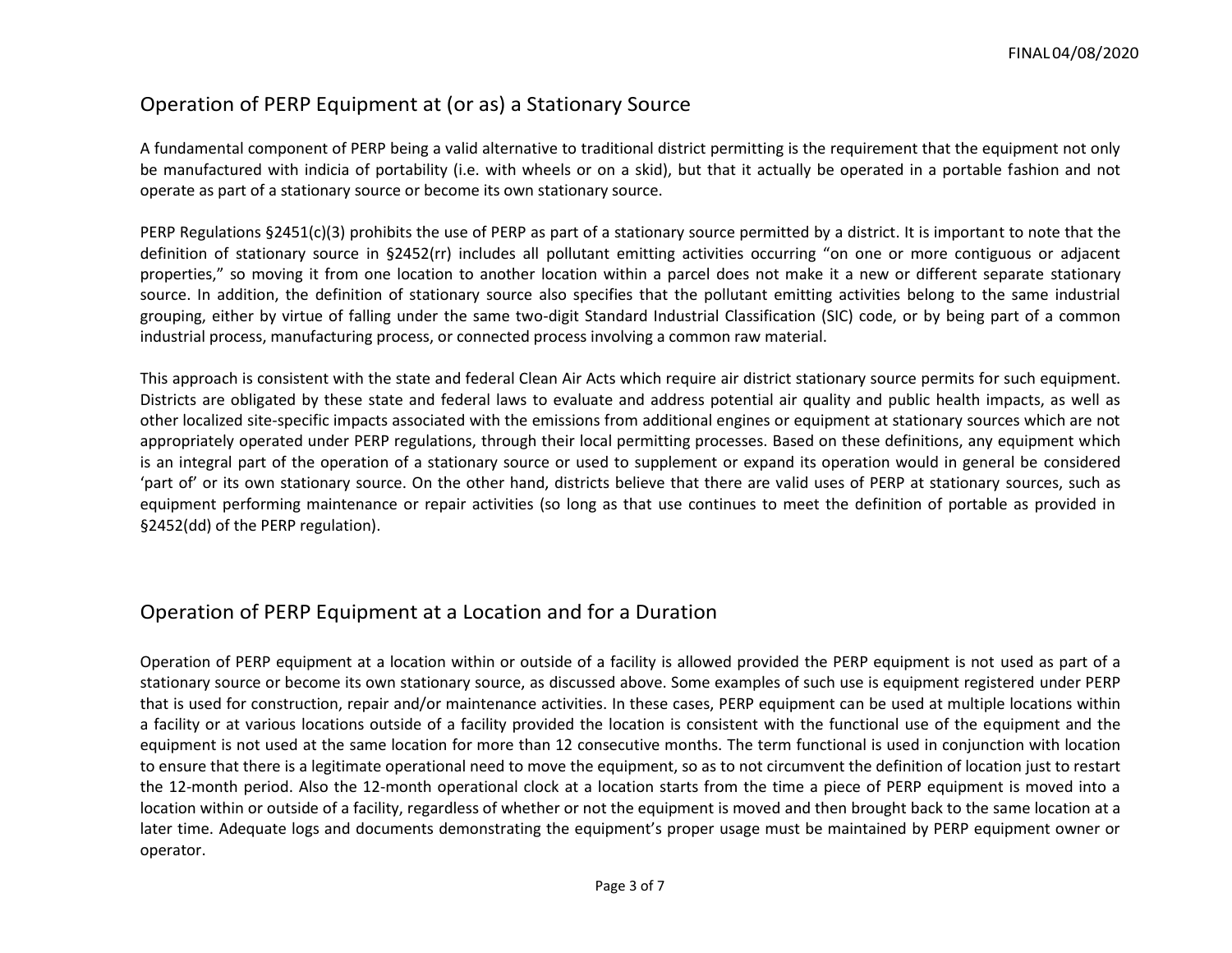# Storage of PERP Equipment

PERP equipment can be stored at a bona fide storage location at a facility without being subject to staying at that location for a period of 12 months. Also, as described above, when PERP equipment is used for purposes such as construction, repair and/or maintenance at a location, the 12-months clock stops when the PERP equipment is moved to bona fide storage location within that facility. The definition of storage is relatively broad, but if the equipment is stored within a facility where it potentially may be used, it should be in a storage location apart from the usage location and not set up in an operational configuration, regardless of the size of the facility. For larger facilities, storage location has to be a completely separate building or location sufficiently away from its potential use location and for smaller facilities storage location has to be a specified designated location and not be in an operational configuration. Adequate logs and documents demonstrating the equipment's proper storage and use must be maintained by PERP equipment owner oroperator.

## Use of PERP Generators at a Stationary Source

Use of a portable generator registered under PERP is allowed as the primary or back up source of power to a stationary source, but only during unforeseen interruptions of electrical power from the serving utility (e.g. interruptions that are not tied to demand response programs) or maintenance and repair operations. PERP generators may also be used during electrical upgrade operations including startup, shutdown and testing, provided such upgrades do not exceed 60 calendar days. Generators registered under PERP are not allowed to be kept in an operational configuration at a stationary source for emergency backup power without obtaining a permit for the generator from local districts.

## Use of PERP at Military Installations

In addition to the allowable appropriate use of PERP registered portable equipment as described above, portable equipment registered under PERP is also allowed to be used at a Military Installation if the portable equipment meets the definition of Tactical Support Equipment (TSE<sup>3</sup>) and is declared as TSE by the Military Installation. Further, if a large military installation has been determined by the local air district in which it is located to be more than one stationary source and two or more separate permits have been issued to the same Military Installation, then each source under a separate permit is considered a separate stationary source for the purpose of use of PERP registered portable equipment.

 $3$  Specifically,  $§2452$ (uu) states that, "Tactical Support Equipment means equipment using a portable engine, including turbines, that meets military specifications, owned by the U.S. Department of Defense, the U.S. military services, or its allies, and used in combat, combat support, combat service support, tactical or relief operations, or training for such operations. Examples include, but are not limited to, internal combustion engines associated with portable generators, aircraft start carts, heaters and lighting carts.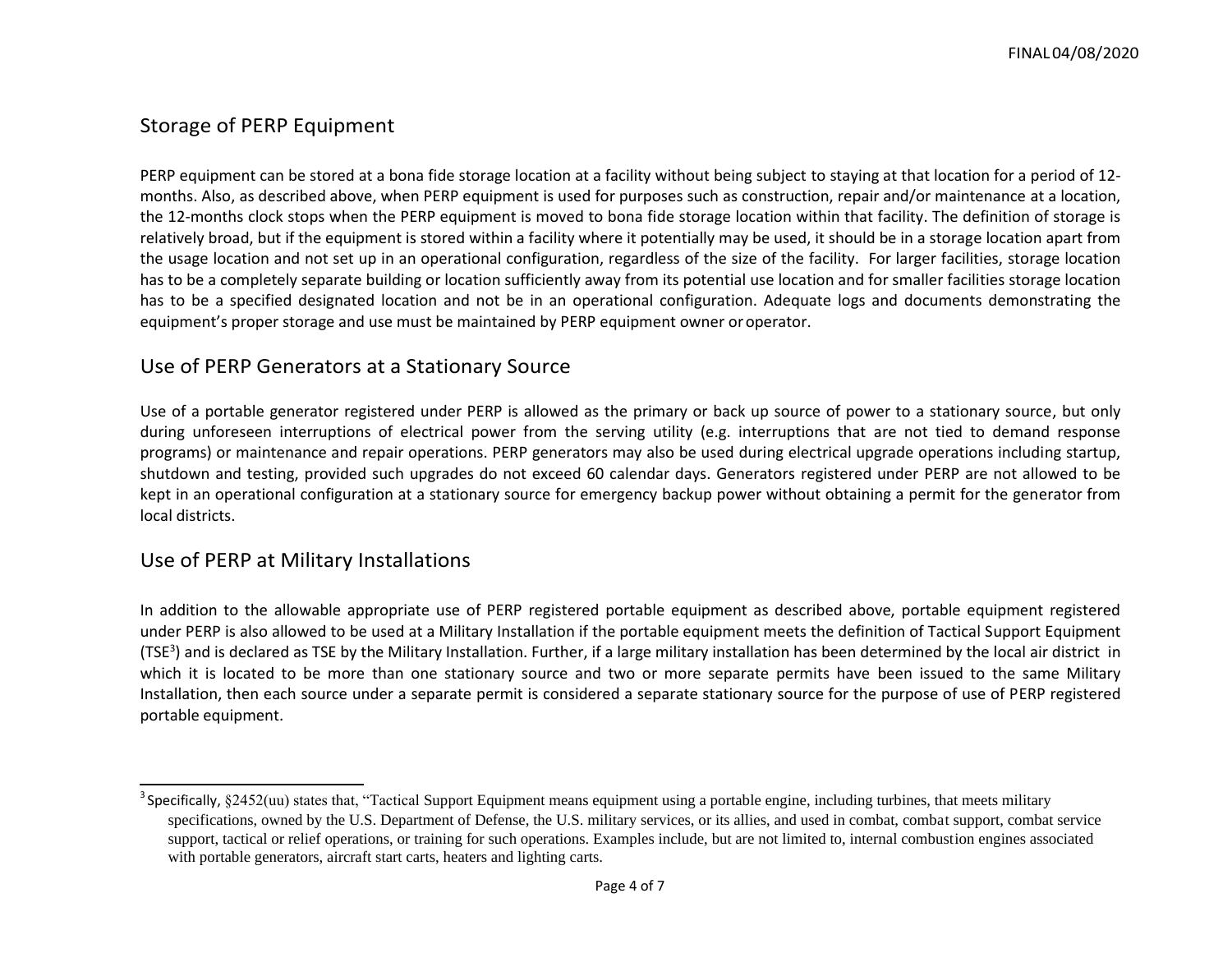# Table of Examples of Use of PERP Registered Equipment

The following examples illustrate the application of the principles contained within the PERP regulation as discussed above. These examples have been provided by CAPCOA as representative of decisions previously made by local districts throughout the State of California based on specific facts associated with each case. In each of these examples where the use of PERP equipment is considered appropriate, the equipment must be portable, and cannot be considered part of the stationary source. These examples are specific to each case in which the determination was made and are provided as guidelines only for future determinations. These are not intended to be a regulatory directive and/or to change the interpretation of PERP regulations or local districts' rules and regulations. These examples are also not intended to be an exhaustive or inclusive list of examples of all cases where portable equipment is used. For specific case-by-case questions not mentioned in this Table, please contact your local air district.

| <b>Activity Type</b>                            | <b>Examples</b>                                                                                                                                                                                                                                                                                                                                                                                                                                                                                                                                                    | <b>Local District Permit (LDP)</b><br>or PERP Registration?  | <b>Basisfor</b><br><b>Decision</b> |
|-------------------------------------------------|--------------------------------------------------------------------------------------------------------------------------------------------------------------------------------------------------------------------------------------------------------------------------------------------------------------------------------------------------------------------------------------------------------------------------------------------------------------------------------------------------------------------------------------------------------------------|--------------------------------------------------------------|------------------------------------|
| Asphalt, Sand,<br>Rock and Gravel<br>Operations | A concrete batch plant plans to supplement its operation by using portable crushing and<br>$\bullet$<br>screening equipment with associated hoppers and conveyors for a 3-monthaggregate<br>processing project.                                                                                                                                                                                                                                                                                                                                                    | <b>LDP</b>                                                   | (a)                                |
|                                                 | A mine producing rock, sand, and gravel for sale holds stationary source permits for<br>$\bullet$<br>screens, crushers and conveyors. The stationary source plans to use portable equipment<br>(additional crushers, screens, and conveyors) to expand their operations and increase<br>capacity.                                                                                                                                                                                                                                                                  | <b>LDP</b>                                                   | (a)                                |
| Air Compressors                                 | A manufacturing facility uses electrically powered air compressors as part of their process.<br>$\bullet$<br>The facility needs to increase capacity and during the 9 months expected for the utility<br>company to provide additional electrical capacity, the facility wants to bring in portable<br>diesel powered compressors to provide the needed capacity to operate their plant. A<br>local district permit is required since the sole purpose for using PERP equipment is to<br>produce air capacity to supplement the operations of a stationary source. | <b>LDP</b>                                                   | (a)                                |
|                                                 | A contractor uses a PERP registered diesel-fueled air compressor and blasting pot to<br>$\bullet$<br>remove non-lead-based paint from a building across the street from a local High School.<br>The contractor is completing the work during school hours using CARB-certified abrasive.                                                                                                                                                                                                                                                                           | PERP                                                         | (c)                                |
| Concrete Batch<br>Plant<br>Operations           | A concrete batch plant plans to use a portable screen and diesel engine owned and<br>$\bullet$<br>operated by a third party to recycle waste concrete in trucks returning from job sites. The<br>recycled material is intended to be sold as road base. The recycling equipment may<br>occasionally leave the stationary source for use in non-recurring jobs at other plants, but<br>will always return to this source.                                                                                                                                           | LDP for operation at plant;<br>PERP for operation elsewhere. | (a)<br>(c)                         |
|                                                 | A concrete batch plant plans to use portable screens, crushers, conveyors, and a diesel<br>electricity generating engine to process recycled concrete on-site for use as a raw material<br>(aggregate) in the production of concrete.                                                                                                                                                                                                                                                                                                                              | <b>LDP</b>                                                   | (a)                                |
|                                                 | Runways at an abandoned airbase are to be demolished using portable crushing and<br>$\bullet$<br>screening equipment powered by diesel engines. The pavement to be removed will be<br>recycled on-site and reused as building materials for the construction. The projectis<br>expected to operate for between 3 to 5 years.                                                                                                                                                                                                                                       | <b>LDP</b>                                                   | (b)                                |
| Construction                                    | An aggregate facility is involved with residential and commercial construction and                                                                                                                                                                                                                                                                                                                                                                                                                                                                                 | <b>LDP</b>                                                   | (b)                                |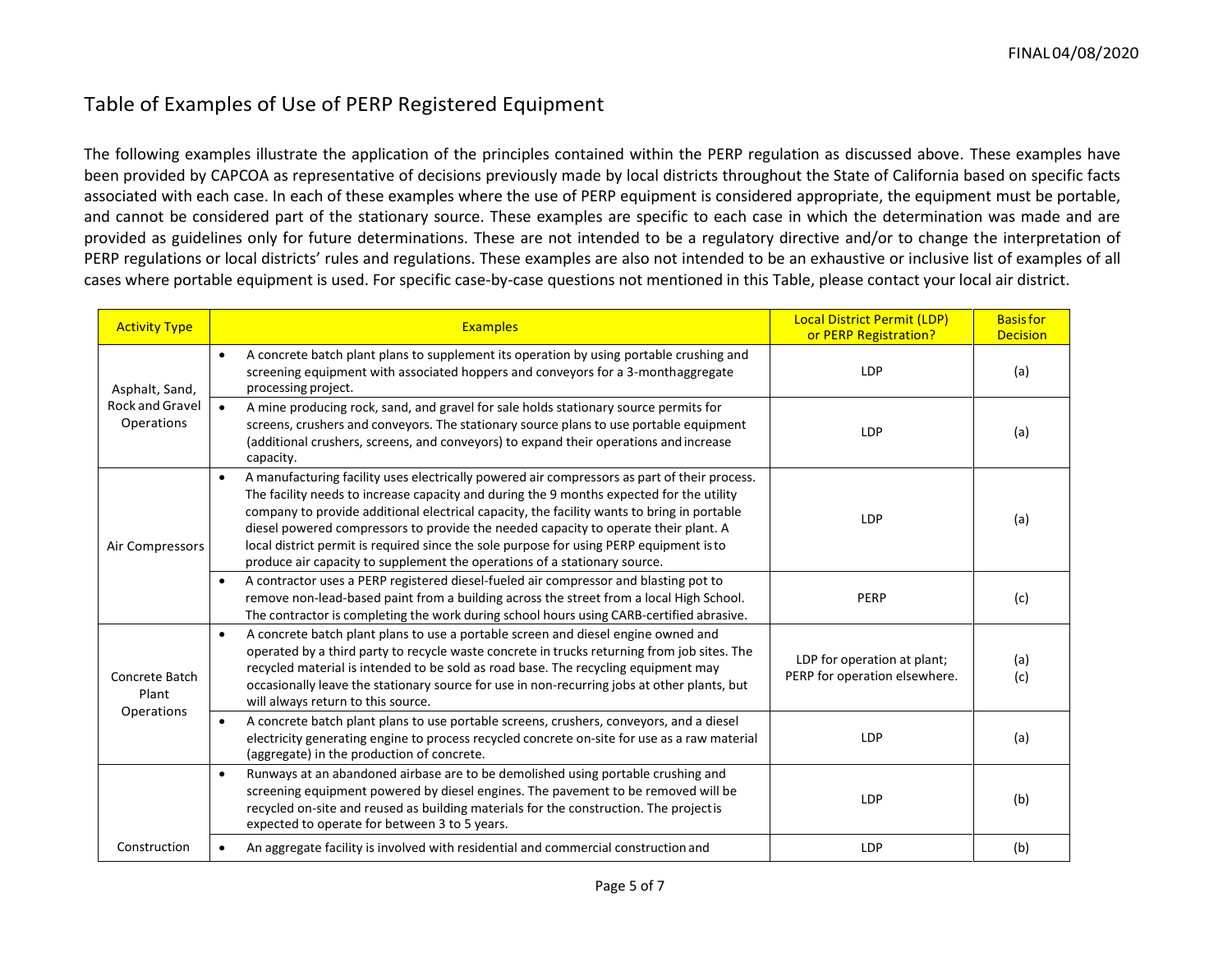| <b>Activity Type</b> | <b>Examples</b>                                                                                                                                                                                                                                                                                                                                                                                                                                                               | Local District Permit (LDP)<br>or PERP Registration?         | <b>Basisfor</b><br><b>Decision</b> |
|----------------------|-------------------------------------------------------------------------------------------------------------------------------------------------------------------------------------------------------------------------------------------------------------------------------------------------------------------------------------------------------------------------------------------------------------------------------------------------------------------------------|--------------------------------------------------------------|------------------------------------|
|                      | development projects. Their current project involves a 122 acre site that will be developed<br>into a commercial shopping center. The project was anticipated to last 5 to 7 years. Their<br>equipment is comprised of portable crushing, screening, and conveying equipment and<br>diesel generator engines.                                                                                                                                                                 |                                                              |                                    |
|                      | Construction activities at an existing stationary source require the use of various IC<br>$\bullet$<br>engine/generators to power construction equipment, lasting no more than 12 consecutive<br>months.                                                                                                                                                                                                                                                                      | PERP                                                         | (c)                                |
|                      | A 3-year project to refurbish and realign a 10-mile segment of the freeway will involve the<br>$\bullet$<br>removal of existing pavement, on/off ramps, bridges, and cut and fill of adjacent hillside.<br>Portable crushing and screening equipment will be used in three phases to recycle the<br>pavement as well as provide backfill materials for engineered slopes and foundations. The<br>equipment needs to be relocated as the project progresses along the freeway. | PERP                                                         | (c)                                |
|                      | A company is constructing a bridge overpass on a local freeway. Several subcontractors<br>$\bullet$<br>will be involved in various aspects of the construction project. Many of the<br>subcontractor's plan to use PERP-registered air compressors, welders, generators, and<br>related construction equipment for different reasons during construction.                                                                                                                     | PERP                                                         | (c)                                |
| Drilling             | A geothermal stationary source needs to drill a new well to bring additional geothermal<br>$\bullet$<br>fluid to the surface which is subsequently utilized in energy production. The onshore drill<br>rigs have 4 to 6 engines and there are additional portable engines powering the trailers,<br>lights, etc.                                                                                                                                                              | PERP                                                         | (c)                                |
|                      | An oilfield service company needs to operate portable drilling and work-over rigs in the<br>$\bullet$<br>onshore oil and gas production fields.                                                                                                                                                                                                                                                                                                                               | <b>PERP</b>                                                  | (c)                                |
|                      | A local well drilling company uses PERP registered engines to drill wells for domestic water<br>$\bullet$<br>supply and for irrigating crops. The equipment is operated at each location for less than<br>12 months.                                                                                                                                                                                                                                                          | PERP                                                         | (c)                                |
| <b>Green Waste</b>   | A recycling business at a port operates a transfer and biomass production stationary<br>$\bullet$<br>source. The operation consists of collection and processing of construction and demolition<br>debris, green waste and clean lumber products. The equipment at the stationary source<br>includes power screens, engines, air compressor, shredder, wood grinder, and a trammel.                                                                                           | <b>LDP</b>                                                   | (a)                                |
|                      | A wood recycling stationary source has acquired an unpermitted/unregistered diesel<br>$\bullet$<br>powered grinder. They have inquired whether the engine can be registered in DOORS<br>program in lieu of a permit or PERP registration, and whether PERP registration can be<br>used.                                                                                                                                                                                       | <b>LDP</b>                                                   | (a)                                |
|                      | A green waste composting stationary source has an existing wood chipper to grind wood<br>$\bullet$<br>waste under permit. The source has received a large quantity of wood waste, which must<br>be ground and is requesting to bring in a portable registered wood chipper to temporarily<br>operate at their source.                                                                                                                                                         | <b>LDP</b>                                                   | (a)                                |
|                      | A business wishes to use diesel engines to power grinders and screens to convert green<br>$\bullet$<br>waste into manufactured mulch products. The equipment will be used primarily at a single<br>stationary source, but also may be used at customer locations as needed.                                                                                                                                                                                                   | LDP for operation at plant;<br>PERP for operation elsewhere. | (a)<br>(c)                         |
|                      | A stationary source grinds a wide range of green waste and wood materials and uses a<br>$\bullet$<br>portable grinder powered by a > 50 BHP diesel engine. The equipment is used primarily at                                                                                                                                                                                                                                                                                 | LDP for operation at a stationary<br>source;                 | (a)<br>(c)                         |